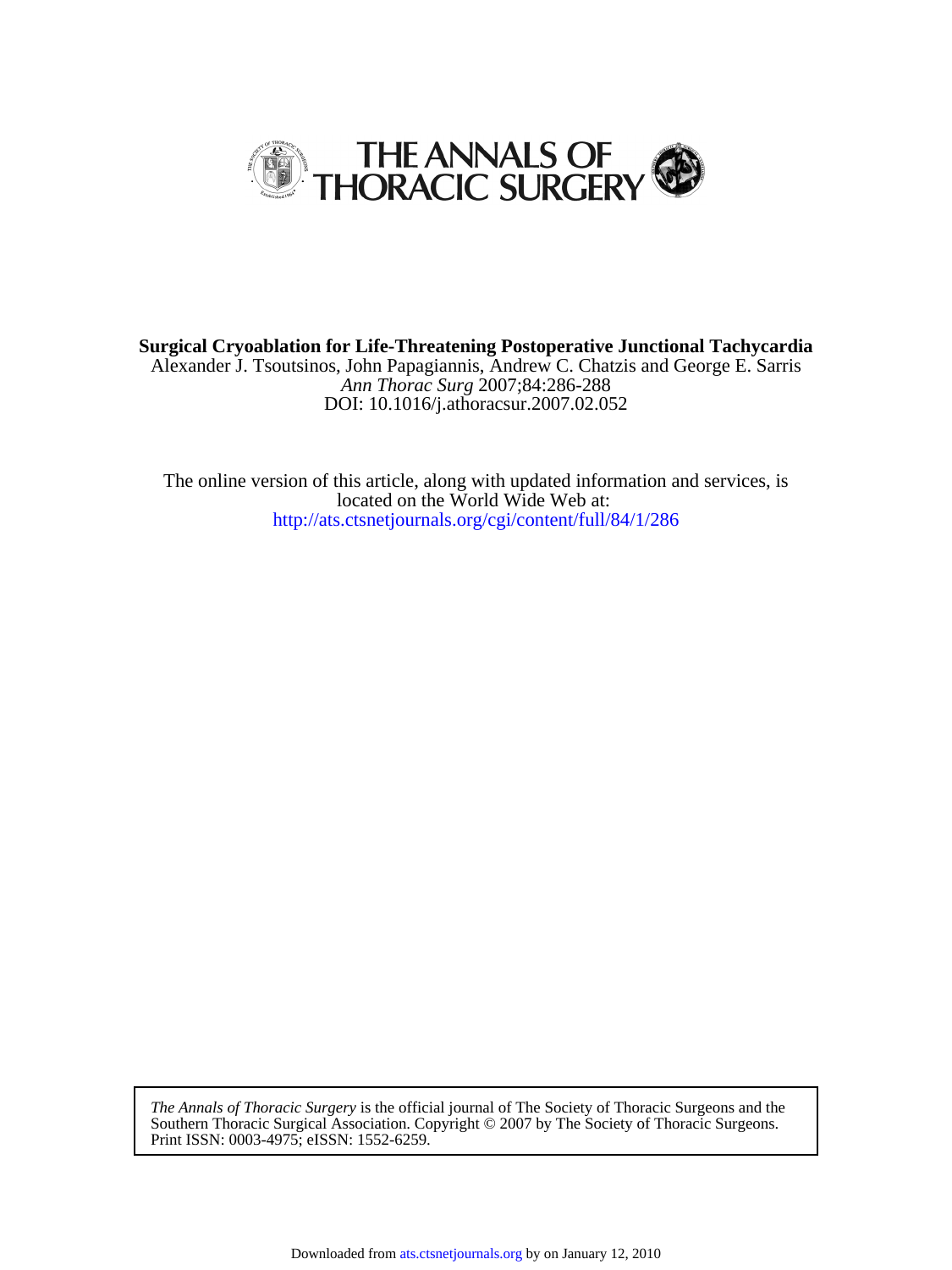#### *Table 1. Structural Features and Clinical Data*

|                                               | Patient 1             | Patient 2             | Patient 3             |
|-----------------------------------------------|-----------------------|-----------------------|-----------------------|
| Age at repair                                 | 5 days                | 8 days                | 10 days               |
| Gender                                        | Female                | Female                | Male                  |
| Body weight                                   | $2,620$ g             | $2,881$ g             | $2,290$ g             |
| Aortic obstruction                            | IAA (type B)          | Coarctation           | IAA (type A)          |
| Isthmus of aortic arch                        |                       | $2.6$ mm              |                       |
| Ascending aorta                               | 5.2 mm                | $6.2 \text{ mm}$      | 5.3 mm                |
| Ventricular septal defect                     | Perimembranous outlet | Doubly committed      | Doubly committed      |
| Subaortic diameter                            | 4.1 mm                | Outlet septum lacking | Outlet septum lacking |
| Aortic annular diameter (% of normal)         | 3.8 mm $(69\%)$       | 4.2 mm $(66\%)$       | 5.1 mm $(86\%)$       |
| Leaflets of aortic valve                      | Tricuspid, fused      | Dysplastic, thickened | Bicuspid, fused       |
| Preoperative LVEDV (% of normal)              | 109%                  | 93%                   | 89%                   |
| Cardiopulmonary bypass time (minutes)         | 281                   | 199                   | 220                   |
| Cardiac arrest time (mins)                    | 134                   | 79                    | 83                    |
| LAP (mm Hg) within first 24 hours             | 10                    | 8                     | 8                     |
| CVP (mm Hg) within first 24 hours             | 11                    | 8                     | 10                    |
| Initial mixed venous saturation in ICU $(\%)$ | 40                    | 46                    | 44                    |
| Duration of inotropic support (days)          | 36                    | 14                    | 25                    |
| ICU/HDU stay (days)                           | 18                    | 38                    | 42                    |
| Postoperative catheter                        |                       |                       |                       |
| LV ejection fraction                          | 0.72                  | 0.71                  | NA                    |
| LVEDV (% of normal)                           | 71%                   | 118%                  | 96%                   |
| LV pressure (systolic/end diastolic)          | $104/-10$             | $94/-7$               | $98/-10$              |
| Aortic pressure (systolic/diastolic/mean)     | 102/38 (63)           | 95/44 (68)            | 92/36 (55)            |
| RV ejection fraction                          | 0.74                  | 0.56                  | NA                    |
| RVEDV (% of normal)                           | 88%                   | 150%                  | 91%                   |
| RV pressure (systolic/end diastolic)          | $33/\sim7$            | $26/-6$               | 33/~6                 |
| PA pressure (systolic/diastolic/mean)         | 22/8(14)              | 23/2(11)              | 32/6(10)              |
| Cardiac index                                 | 3.3                   | 3.0                   | 4.1                   |
| Follow-up                                     | $60$ mos              | 54 mos                | 20 mos                |

**CVP central venous pressure; HDU high dependency unit; IAA interruption of aortic arch; ICU intensive care unit; LAP left atrial pressure; LV left ventricle; LVEDV left ventricular end-diastolic volume; NA not available; PA pulmonary artery; RV right** ventricle; RVEDV = right ventricular end-diastolic volume.

**We thank Dr Masaki Hamamoto for his contribution in operative schemas.**

### **References**

- **1. Yamagishi M, Fujiwara K, Yamada Y, Shuntoh S, Kitamura N. A new surgical technique for one-stage repair of interrupted aortic arch with valvular aortic stenosis. J Thorac Cardiovasc Surg 2001;122:392–3.**
- **2. Ohye RG, Kagisaki K, Lee LA, Mosca RS, Goldberg CS, Bove EL. Biventricular repair for aortic atresia or hypoplasia and ventricular septal defect. J Thorac Cardiovasc Surg 1999;118: 648 –54.**
- **3. Yasui H, Kado H, Nakano E, et al. Primary repair of interrupted aortic arch and severe aortic stenosis in neonates. J Thorac Cardiovascr Surg 1987;93:539 – 45.**
- **4. Schreiber C, Eicken A, Vogt M, et al. Repair of interrupted aortic arch: results after more than 20 years. Ann Thorac Surg 2000;70:1896 –900.**
- **5. Luciani GB, Ackerman RJ, Chang AC, Wells WJ, Starnes VA. One-stage repair of interrupted aortic arch, ventricular septal defect, and subaortic obstruction in the neonate: a novel approach. J Thorac Cardiovasc Surg 1996;111:348 –58.**
- **6. Lecompte Y. Réparation à l'Etage Ventriculaire—the REV procedure: technique and results. Cardiol Young 1991;1:63–70.**

**© 2007 by The Society of Thoracic Surgeons 0003-4975/07/\$32.00**

**7. Uemura H, Yagihara T, Kawahira Y, Yoshikawa Y, Kitamura S. Continuous systemic perfusion improves outcome in one stage repair of obstructed aortic arch and associated cardiac malformation. Eur J Cardio-thorac Surg 2001;20:603– 8.**

# **Surgical Cryoablation for Life-Threatening Postoperative Junctional Tachycardia**

**Alexander J. Tsoutsinos, MD, John Papagiannis, MD, Andrew C. Chatzis, MD, and George E. Sarris, MD**

**Departments of Pediatric Cardiology, and Pediatric and Congenital Heart Surgery, Onassis Cardiac Surgery Centre, Athens, Greece**

**Junctional ectopic tachycardia is usually a limited but potentially life-threatening postoperative arrhythmia.**

**FEATURE**

**Accepted for publication Feb 20, 2007.**

**Address correspondence to Dr Tsoutsinos, Department of Pediatric Cardiology, Onassis Cardiac Surgery Centre, 356 Sygrou Ave, Kallithea, Athens, 17674, Greece; e-mail: tsutsi@otenet.gr.**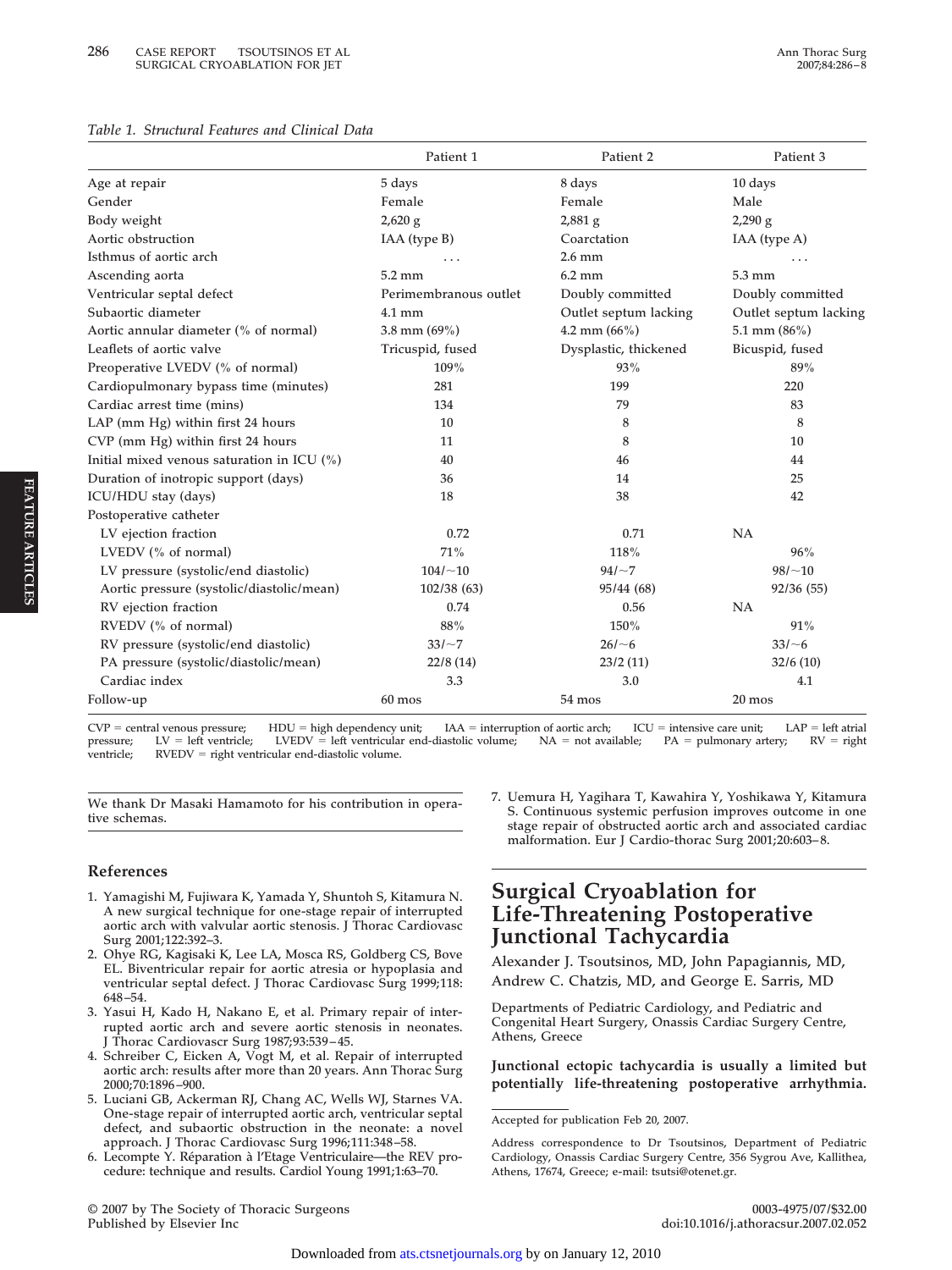**We describe a case of malignant postoperative junctional ectopic tachycardia in a 13-month-old child who had undergone transatrial and transpulmonary repair of tetralogy of Fallot resistant to all conventional therapeutic measures and complicated by recurrent ventricular tachycardia. The arrhythmia was finally treated by open surgical cryoablation of the atrioventricular node and the implantation of a permanent pacemaker. The patient made an uneventful recovery followed by good longterm outcome.**

### **(Ann Thorac Surg 2007;84:286–8) © 2007 by The Society of Thoracic Surgeons**

**J** unctional ectopic tachycardia often occurs in the early<br>postoperative period after open heart surgery for **postoperative period after open heart surgery for congenital heart disease [\[1, 2\].](#page-3-0) It is particularly common after repair of tetralogy of Fallot and other procedures that require surgical maneuvers near the atrioventricular (AV) node and bundle of His, yet its pathogenesis re**mains speculative [2-4]. Significant hemodynamic com**promise can occur during junctional ectopic tachycardia (JET) due to the rapid heart rates and loss of AV synchrony. Reported therapeutic measures include combinations of fluid replacement, correction of electrolyte and metabolic imbalance, avoidance of inotropic agents as tolerated, systemic hypothermia, antiarrhythmic drugs, and overdrive pacing [\[4\].](#page-3-0) The arrhythmia typically abates and completely resolves in a few days. We present an unusual case of severe and medically refractory early postoperative JET leading to recurrent episodes of ventricular tachycardia, treated effectively by intraoperative cryoablation of the AV node and the implantation of a permanent pacemaker.**

**A 13-month-old boy (8.2 kg) underwent complete transatrial and transpulmonary correction of tetralogy of Fallot. This consisted of the closure of the ventricular septal defect with a Dacron patch (Boston Scientific, Natick, MA), subpulmonary myectomy, pulmonary valvotomy, enlargement of the main pulmonary artery, pulmonary valve annulus, and distal right ventricular outflow tract with an autologous pericardial patch and tricuspid valvuloplasty. Despite an immediate post-cardiopulmonary bypass rhythm of JET at 185 bpm, initial hemodynamic measurements were excellent. Intraoperative transesophageal echocardiogram confirmed complete closure of the ventricular septal defect, absence of significant residual right ventricular outflow tract, and good ventricular filling and function.**

**Initial pharmacologic support consisted of milrinone (0.5 mcg/kg/min), dobutamine (5 mcg/kg/min), and sodium nitroprusside (0.5 mcg/kg/min). During the first postoperative day, increasing tachycardia (up to 200 beats/min) (Fig 1), accompanied by mild hypotension prompted discontinuation of dobutamine, loading with digoxin, initiation of active cooling (cooling blanket) and attempts at overdrive pacing. This was unsuccessful, as a trial therapy with procainamide was also unsuccessful. After stabilization of the hemodynamic measurements, a**

|  |  | NH5 12-1 |  | Shin-Wi leby \$: |  |  |  |  |  |  |  |  |  |  |  |  |  |  |  |  |  |  |  |  |  |  |  | Flum-285 Celay 16 x - 16 / 251  1970  1971 0.51  1971 0.51  1971 0.51  1971 0.51  1979  1<br>[1982]  1989  1989  1989  1989  1989  1989  1989  1989  1989  1989  1989 |  |                                |
|--|--|----------|--|------------------|--|--|--|--|--|--|--|--|--|--|--|--|--|--|--|--|--|--|--|--|--|--|--|-----------------------------------------------------------------------------------------------------------------------------------------------------------------------|--|--------------------------------|
|  |  |          |  |                  |  |  |  |  |  |  |  |  |  |  |  |  |  |  |  |  |  |  |  |  |  |  |  |                                                                                                                                                                       |  | MANNANA ANNANA AN ANNANA ARANG |
|  |  |          |  |                  |  |  |  |  |  |  |  |  |  |  |  |  |  |  |  |  |  |  |  |  |  |  |  |                                                                                                                                                                       |  |                                |
|  |  |          |  |                  |  |  |  |  |  |  |  |  |  |  |  |  |  |  |  |  |  |  |  |  |  |  |  |                                                                                                                                                                       |  |                                |

*Fig 1. A 12-lead electrocardiogram showing junctional ectopic tachycardia.*

**continuous infusion of amiodarone was started after an initial loading dose, while body temperature was further reduced down to 33°C. Due to continuation of JET on the postoperative day 2, an esmolol infusion was added. Recurrent episodes of severe tachycardia followed by ventricular tachycardia and severe hypotension required direct current cardioversion. Because of hemodynamic instability, an epinephrine infusion (0.05 mcg/kg/min) became necessary. The patient remained under deep anesthesia and muscle relaxation. On postoperative day 3, despite normal acid base balance and electrolyte levels, hemodynamic instability became more pronounced and two episodes of ventricular tachycardia required external cardiac compressions and electric cardioversion.**

**An attempt to control the arrhythmia in the electrophysiology laboratory with or without extracorporeal membrane oxygenation was considered, yet severe hemodynamic instability and recurrent episodes of ventricular tachycardia, cardiac arrest, and the risk of air aspiration and embolization under extracorporeal membrane oxygenation deemed emergency surgical cryoablation safer. Under normothermic cardiopulmonary bypass and with the heart in persistent rapid JET, the previous right atriotomy was reopened and a brief test of cryolesion at 30o C was applied at the apex of the triangle of Koch leading to immediate cessation of the arrhythmia. Four permanent lesions (at**  $-80^{\circ}$ **C for 2 to 3 mins each) were created in the triangle of Koch. The procedure was performed using a system for transvenous cryoablation because of the unavailability of a surgical system. To circumvent the technical problem of the catheter tip temperature being low, precluding initiation of therapy because the electronics interpreted the catheter as being outside the body, the catheter tip was placed at the target site and the atrium was filled with warm saline. This raised the temperature at the tip of the catheter allowing the system to start refrigerant flow.**

**The cardiac rhythm was altered to AV dissociation with a ventricular rate of less than 100 beats/min. A test of isoproterenol infusion failed to induce JET or other tachycardia. Dual-chamber pacing was started through temporary electrodes. Permanent pacemaker epicardial**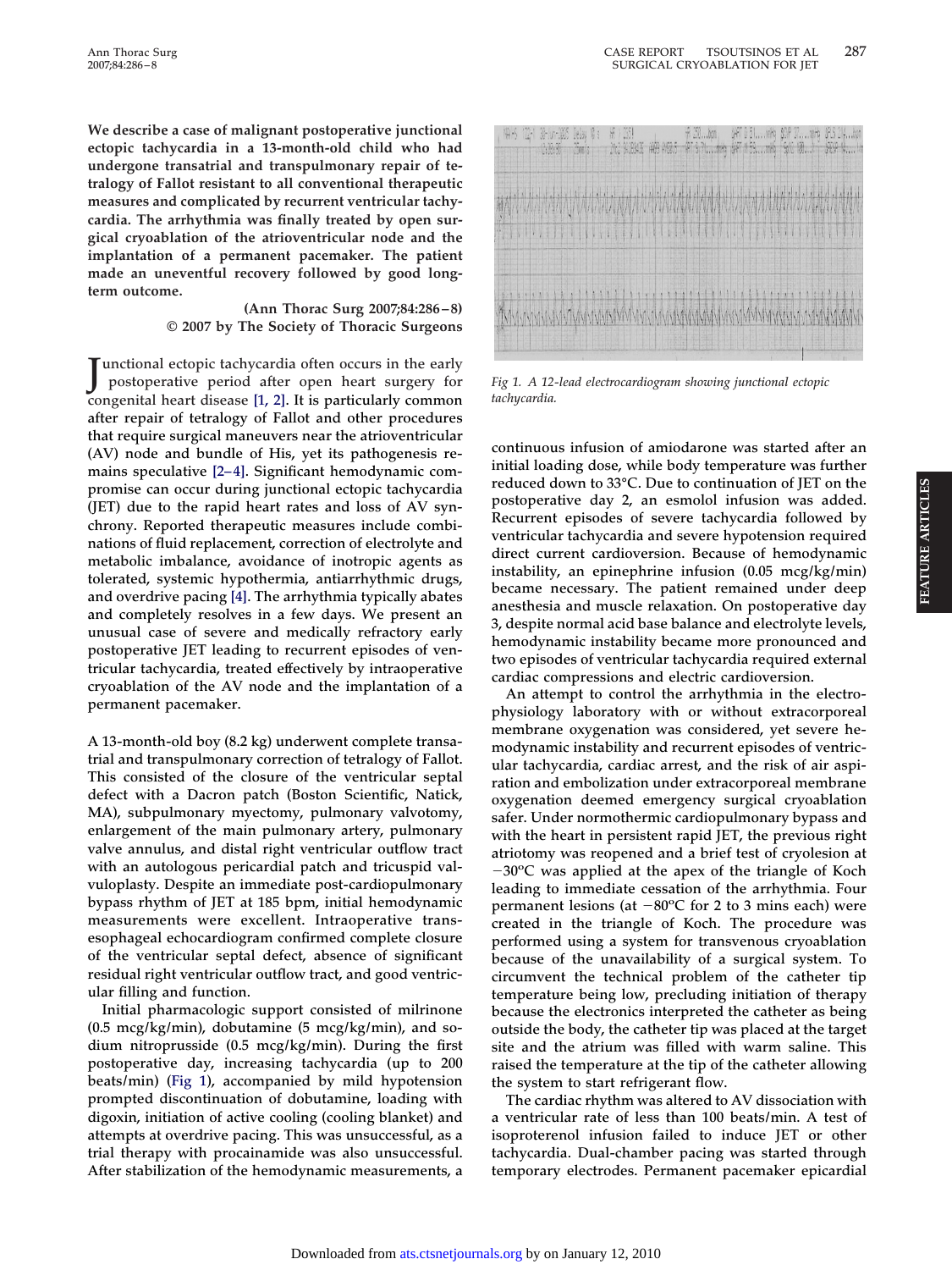<span id="page-3-0"></span>**electrodes (ie, atrial and ventricular steroid-eluting bipolar electrodes) were placed, and after routine chest closure the patient was transferred to the intensive care unit in good hemodynamic condition. He was extubated on postoperative day 7. On postoperative day 20 the patient remained in complete heart block and a permanent pacemaker was placed. He was discharged home and remains well and asymptomatic in DDD-paced rhythm at 1 year of follow-up.**

### **Comment**

**We described an unusually severe case of postoperative JET requiring emergency ablation of the AV node. The pathogenesis of JET after repair of congenital heart defects remains elusive, although surgical maneuvers near the conduction system, catecholamines, and inflammatory mediators are considered potential factors [1]. This arrhythmia constitutes the most common postoperative complication after tetralogy of Fallot repair in our institutional experience [3]. A variety of treatment schemes have been proposed [1, 4 –7]. However, a small number (8.1%) of patients with JET have persistent arrhythmias with potentially lethal outcomes [2, 8].**

**We used all conventional therapeutic measures including normalization of electrolytes and acid-base balance, use of the lowest possible inotropic doses, moderate hypothermia, and pharmacologic therapy at doses that were tolerated. Extracorporeal membrane oxygenation as a method of temporary support that could allow recovery from the arrhythmia with maintenance of AV conduction was considered; nonetheless, the potential for other complications was significant. Extreme hemodynamic instability in the absence of mechanical circulatory support precluded safe transport to the catheterization laboratory for transcatheter ablation of the AV node. Therefore we chose to proceed with open surgical cryoablation of the AV node as has been reported by Braunstein and colleagues [8] in a patient with intractable JET and cardiogenic shock after a Senning operation for transposition of** the great arteries using a  $3$ -mm cryoprobe at  $-70^{\circ}$ C.

**In our case, despite the unavailability of a surgical cryoablation system, we were able to successfully apply cryoenergy intraoperatively using a system designed for transvenous therapy. An additional point that this case proves is that the site of origin of JET is in fact the compact AV node and not the bundle of His as has been suggested in some reports [2, 4]. This was obvious as the tachycardia ceased immediately after application of cryoenergy on the compact AV node, at the apical part of the triangle of Koch.**

**In conclusion, this case demonstrates that in rare cases of life-threatening postoperative JET that are resistant to all conventional medical therapies, open surgical cryoablation can provide a safe and effective solution.**

#### **References**

- **2. Dodge-Khatami A, Miller OI, Anderson RH, et al. Surgical substrates of postoperative junctional ectopic tachycardia in congenital heart defects. Thorac Cardiovasc Surg 2002;123: 624 –30.**
- **3. Giannopoulos NM, Chatzis AK, Karros P, et al. Early results after transatrial/transpulmonary repair of tetralogy of Fallot. Eur J Cardiothorac Surg 2002;22:582– 6.**
- **4. Walsh EP, Saul JP, Sholler GF, et al. Evaluation of a staged treatment protocol for rapid automatic junctional tachycardia after operation for congenital heart disease. J Am Coll Cardiol 1997;29:1046 –53.**
- **5. Laird WP, Snyder CS, Kertesz NJ, Friedman RA, Miller D, Fenrich AL. Use of intravenous amiodarone for postoperative junctional ectopic tachycardia in children. Pediatr Cardiol 2003;24:133–7.**
- **6. Mandapati R, Byrum CJ, Kavey RE, et al. Procainamide for rate control of postsurgical junctional tachycardia. Pediatr Cardiol 2000;21:123– 8.**
- **7. Pfammatter JP, Paul T, Ziemer G, Kallfelz HC. Successful management of junctional tachycardia by hypothermia after cardiac operations in infants. Ann Thorac Surg 1995; 60:556 – 60.**
- **8. Braunstein PW Jr, Sade RM, Gillette PC. Life-threatening postoperative junctional ectopic tachycardia. Ann Thorac Surg 1992;53:726 – 8.**

## **Unusual Pathogenesis of Spontaneous Pneumothorax Secondary to Wegener's Granulomatosis**

**Erica Storelli, MD, Christian Casali, MD, Pamela Natali, MD, Giulio Rossi, MD, and Uliano Morandi, MD**

**Department of General Surgery and Surgical Specialties, Division of Thoracic Surgery, Department of Diagnostic and Laboratory Services and Legal Medicine, Section of Pathologic Anatomy, University of Modena and Reggio Emilia, Modena, Italy**

**Spontaneous pneumothorax represents a rare and potentially severe complication of Wegener's granulomatosis. A 31-year-old man with Wegener's granulomatosis on immunosuppressive therapy was admitted for a right massive spontaneous pneumothorax. After chest drainage he presented with a prolonged air leak that required a surgical treatment. Histologic findings did not reveal any necrotizing granulomatous vasculitis, but only subpleural fibrous tissue. We hypothesize that pneumothorax could be related to the subpleural fibrous retraction induced by immunosuppressive therapy.**

**(Ann Thorac Surg 2007;84:288–90) © 2007 by The Society of Thoracic Surgeons**

**Wegener's granulomatosis (WG) is an idiopathic systemic inflammatory disease that primarily affects the upper and lower respiratory tract and the kidneys. The pleuro-pulmonary lesions of WG are gen-**

**<sup>1.</sup> Hoffman TM, Bush DM, Wernovsky G, et al. Postoperative junctional ectopic tachycardia in children: incidence, risk factors, and treatment. Ann Thorac Surg 2002;74:1607–11.**

**Accepted for publication Jan 22, 2007.**

**Address correspondence to Dr Morandi, Division of Thoracic Surgery, Policlinico di Modena, Largo del Pozzo 71, Modena, 41100, Italy; e-mail: uliano.morandi@unimore.it.**